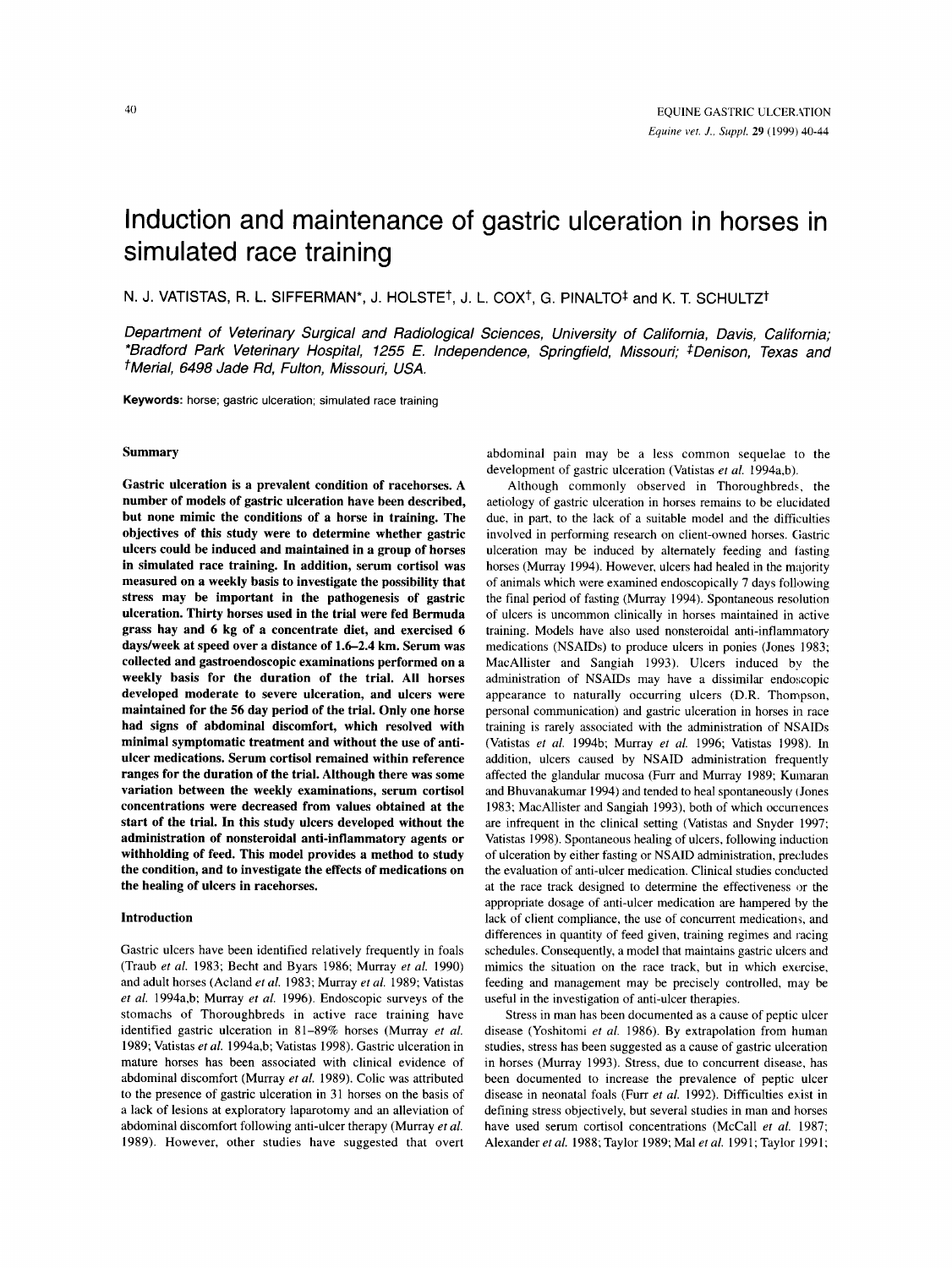Covalesky *et al.* 1992; Taylor and Watkins 1992; Taylor *et al.*  1992; Clark *et al.* 1993; Kaciuba-Uscilko *et al.* 1994; Ockenfels *et al.* 1995; Hydbring *et al.* 1996; Smith *et al.* 1996; Pollard 1997). There is a popularly held belief that horses in race training are in a stressful environment and, consequently, may be prone to conditions such as gastric ulceration. However, a study measuring serum cortisol concentrations in racing Thoroughbreds and horses at pasture found no significant differences between the 2 groups (Irvine and Alexander 1994).

From studies at the race track, we have determined a typical feeding, environmental and training regime that was associated with the presence of gastric ulceration in horses (Vatistas 1998). In general, horses are fed large quantities of concentrates (grain) and enter an increasing exercise programme of progressively faster galloping work. The aims of **this** study were to determine whether ulcers could be induced and maintained in a population of horses fed a concentrate diet, maintained in fast work and fasted before exercise. In addition, by measuring serum cortisol, the study aimed to determine **if** horses were stressed by race training and whether gastric ulceration induced signs of acute abdominal discomfort.

# **Materials and methods**

# *Study design*

Thirty mature Thoroughbred horses were used, including 10 females, 16 geldings and 4 intact males age 2-13 years, weighing 408-560 kg. Fifteen horses were accustomed to the training regime for at least 2 weeks before endoscopic examination *(Group I),* while the remaining 15 horses were maintained at pasture immediately before the trial *(Group 2).* All horses entered a simulated training regime on the same day (Day 0) and were maintained in training for 56 days. They were examined gastroendoscopically and venous blood was collected every week for the duration of the trial. The start of the trial was defined as the time the unfit *(Group 2)* horses entered into the exercise and feeding protocol.

#### *Exercise*

Horses were exercised 6 times/week. Horses were walked for approximately 0.4 km, were trotted for a additional 0.4 km and then galloped for 1.6-3.4 km on a 0.8 km oval training track. One day/week, horses were 'breezed' for an additional 0.8 km. Following completion of exercise, horses were walked for approximately 0.4 km, washed down, and 'cooled off' on a 'hot walker' for 30 min.

#### *Feeding*

Horses were fed coastal Bermuda hay twice daily, in the morning and evening. Horses also received 6 kg of a concentrate ration' (Heavy Duty '14' Horse Feed) containing 14% crude protein, **3%** fat, 7.5% fibre, 0.4-0.8% calcium, 0.4% phosphorus, 10 ppm copper, 0.1 ppm selenium and 0.5 ppm zinc.Water was available *ad libitum* throughout the trial, but was withheld for 4 h before gastroendoscopy.

## *Gastroendoscopy*

Gastroendoscopic examinations were performed 2 days before the trial (Days -2 and -1), and on Days 7, 14, 21, 28, 34, 42, 49 and 56. Twelve hours before gastroendoscopic examination, feed was withheld, horses were muzzled and bedding removed. Gastroendoscopy was performed on days when the horses were not exercised. Horses were sedated with xylazine hydrochloride  $(X$ -Ject  $E)^2$  (0.3 mg/kg bwt i.v.) and acepromazine maleate  $(0.02 \text{ mg/kg}$  bwt i.v.), and restrained with a twitch. A 3 m gastroendoscope<sup>3</sup> was passed using the left or right nostril into the stomach. The stomach was insufflated, and systematically searched. The period of fasting allowed visualisation of the entire squamous portion of the stomach, and a portion **of** the glandular mucosa. The worst gastric lesions were recorded using the following grading system:

- 0 Intact mucosal epithelium (may have reddening and/or hyperkeratosis).
- 1 Small single or small multifocal ulcers: ulcers extended through the mucosa to the submucosa and were  $<$ 2 cm diameter, as judged by the marks on the endoscope.
- Large single or large multifocal ulcers: ulcers extended through the mucosa to the submucosa and were >2 cm diameter, as judged by the marks on the endoscope. 2
- Extensive and coalescing ulcers with areas of apparent deep ulceration: ulcers extended through the mucosa to the submucosa. Ulcers appeared as *grade 2* ulcers, but would coalesce, producing areas of extensive ulceration. 3

### *Housing*

All horses were kept in individual stalls and their health monitored at least twice daily.

#### *Serum cortisol*

Venous blood samples were collected in the morning on the same days that endoscopy was performed into plain (without anticoagulant) vacutainer tubes. Samples were allowed to clot and separated at 2000 **g.** The serum was separated and sent for determination of serum cortisol concentrations at Texas A & **M**  Veterinary Diagnostic Laboratories. Samples were collected before endoscopic examinations, whilst the horse was resting in its stall.

## *Statistical analysis*

ANOVA (repeated measures) was used to determine whether there was a temporal effect for the severity of ulceration or the values of serum cortisol concentration for either *Group I* or *Group* 2 horses. Significance was set at  $P \le 0.05$ .

#### **Results**

Of the horses in *Group I* (Table l), all had ulceration at the beginning of the trial and the grade of ulceration was not altered for the duration of the (P = 0.17). Of *Group 2* horses, 13 had no evidence of ulcers and 2 had mild *(grade I)* gastric ulceration on the first examination, but ulcers had developed in the majority of horses by 7 days and were present in all horses by 14 days. There was a significant increase in the severity of ulceration from baseline ( $P = 0.02$ ). Although the grade of ulceration varied in some horses between examinations, there was no change in the severity of ulceration from Day 28 to the end of the trial. In both groups, ulcers were located within the squamous mucosa, adjacent to the *margo plicatus.* 

At the **start** of the trial, mean **i** s.e. serum cortisol concentration for *groups 1* and 2 were  $150.42 \pm 27.05$  nmol/l and  $178.85 \pm 65.69$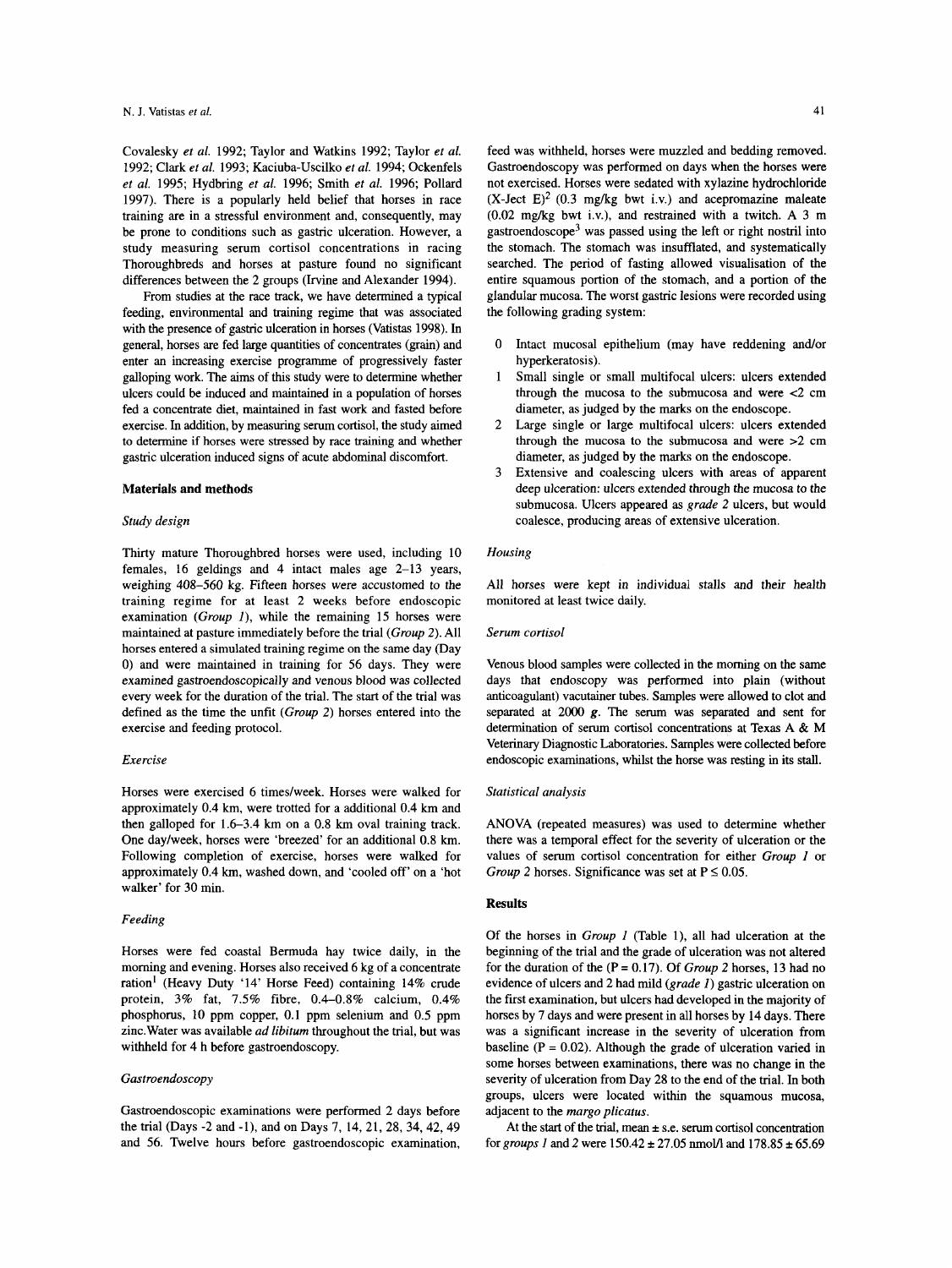**TABLE 1: Mean** \* **s.e. values for ulcer severity and serum cortisol concentrations (nmolll) of 30 horses maintained in simulated race training** 

|                               | Days -2 to -1                           | Day 7                                                                                                                                                                      | Day 114           | Day 21                              | Day 28            | Day 35            | Day 42                                                | Day 49 | Day 56                          |
|-------------------------------|-----------------------------------------|----------------------------------------------------------------------------------------------------------------------------------------------------------------------------|-------------------|-------------------------------------|-------------------|-------------------|-------------------------------------------------------|--------|---------------------------------|
| Ulcer score                   |                                         |                                                                                                                                                                            |                   |                                     |                   |                   |                                                       |        |                                 |
| Group 1<br>horses             |                                         | (Conditioned): $57.13 \pm 24.28$ 55.20 $\pm 23.46$                                                                                                                         | $51.61 \pm 25.39$ | $57.13 \pm 22.08$                   | $62.65 \pm 22.08$ | $66.24 \pm 20.42$ | $64.31 \pm 22.63$                                     |        | $55.20 \pm 23.46$ 75.35 ± 12.70 |
| Group 2<br>horses<br>(unfit): | $3.59 \pm 9.66$                         | $33.12 \pm 21.25$                                                                                                                                                          |                   | $47.75 \pm 22.08$ 62.65 $\pm$ 24.29 | $68.17 \pm 22.91$ | $69.82 \pm 20.42$ | $69.83 \pm 17.66$ 58.79 $\pm$ 20.42 71.00 $\pm$ 21.25 |        |                                 |
| Serum cortisol<br>nmol/l      |                                         |                                                                                                                                                                            |                   |                                     |                   |                   |                                                       |        |                                 |
| Group 1<br>horses             |                                         | (Conditioned): 150.40 ± 27.05 102.40 ± 36.16 169.19 ± 30.36 183.82 ± 37.54 162.56 ± 47.20 157.04 ± 24.84 153.73 ± 32.84 154.84 ± 31.46 119.51 ± 26.50                      |                   |                                     |                   |                   |                                                       |        |                                 |
| Group 2<br>horses<br>(unfit): |                                         | $178.85 \pm 65.69$ 110.68 $\pm$ 40.57 174.43 $\pm$ 34.50 181.33 $\pm$ 32.57 141.04 $\pm$ 35.60 135.24 $\pm$ 26.50 156.50 $\pm$ 37.26 151.00 $\pm$ 31.46 130.55 $\pm$ 32.57 |                   |                                     |                   |                   |                                                       |        |                                 |
|                               | <sup>1</sup> See Materials and methods. |                                                                                                                                                                            |                   |                                     |                   |                   |                                                       |        |                                 |

nmol/l, respectively; and by the end of the trial,  $130.55 \pm 32.57$ nmol/l and 119.51  $\pm$  26.50 nmol/l, respectively. Although serum cortisol concentrations varied from one week to the next (Table I), there was **a** significant downward trend over the course of the study (P<0.0001).

During the course of the trial, 8 horses were given topical treatment with dimethylsulphoxide<sup>4</sup> for soreness of the metacarpophalangeal joints, *2* horses were treated for **a** cough, one for an abscess with penicillin (20,000 iuikg i.m. b.i.d. for *5*  days) and one was treated topically with polymixin B, bacitracin, neomycin for superficial skin abrasions. One horse had **a** mild bout of colic treated with mineral oil  $(2 \text{ litres per } os)$  and xylazine hydrochloride (300 mg, i.v.), and one horse, which refused food on one occasion, was administered mineral oil  $(2$  litres per os).

#### **Discussion**

In our study, **all** horses had developed gastric ulcers within 2 weeks of entering simulated race training. This is similar to Thoroughbreds in active race training, in which gastric ulceration has **a** prevalence of 80-90% and an incidence of 100% (Lind *et a/.* 1983). In developing the present model, the aim was to simulate conditions during race training. Studies of therapeutic regimes using client-owned horses at the race track may be hampered by owner compliance, the lack of control of the horses' feeding, concurrent medication administration and exercise schedule. To avoid these potential complications, various models have been described (Jones 1983; MacAllister and Sangiah 1993; Murray 1994). These have been hampered by the need to administer NSAIDs or the spontaneous healing of ulcers (Jones 1983; MacAllister and Sangiah 1993; Murray 1994). In developing the present model, we used information gained in **a** previous cohort study of horses entering race training (Vatistas 1998). Significant factors for the development of gastric ulceration included the feeding of concentrates and faster exercise (Vatistas 1998). In addition, withholding feed before exercise was **a** modifying factor that, although not causing gastric ulceration, may have decreased time of onset. In our study, we incorporated the feeding of **a** high concentrate diet and periods of galloping exercise. Our model appeared similar to the clinical situation, in that ulcers developed and were maintained.

Although a common condition of racing Thorougnbred horses, the aetiology of gastric ulceration remains to be elucidated. Early reviews of equine gastric ulcers have implicated some of the potential causes in man, including age, (Kato et *a/.* 1992) occupation (Pfeiffer 1992), stress (Yoshitomi et *a/.* 1986), diet (Yoshitomi *et a/.* 1986; Rachmilewitz et *a/.*  1994) and NSAIDs (Vakil et *a/.* 1994). However, comparisons between ulceration in mature horses and man are not valid due to the differing gastric anatomy between the two species. In an attempt to determine the effects of individual factors in the feeding and management of horses responsible, several studies have attempted to address the effects of withholding feed, feeding concentrates and stabling (Murray 1994; Murray and Eichorn 1996). Murray determined that alternately withholding feed for 24 h followed by feeding for 24 h induced ulceration of the squamous mucosa that appeared endoscopically similar to naturally occurring ulcers (Murray 1994). However, such a severe form of feed deprivation does not occur in horses in training, in which horses may be fasted for 4 h before training exercise, although the period of feed withdrawal may be longer prior to **a** race. The results of our study tend to support the concept from other studies that feed deprivation is not necessary for the development of gastric ulceration (Vatistas 1998). The stabling of horses from pasture has been documented to increase the severity of gastric ulceration (Murray and Eichorn, 1996). All horses in the present study were stabled and this may have had some influence on the development of gastric ulceration. Evidence for the role grain is predominantly anecdotal, but there has been one study that demonstrated an increased prevalence of gastric ulceration in ponies fed a concentrate diet compared to ponies fed hay alone. Owing to the design of the present study, it was not possible to separate the effects of feeding, exercise and stabling. Further studies using this model are required to separate these factors to determine which are important in the aetiology of gastric ulceration or whether all are required.

It has been suggested that NSAIDs are **a** cause of gastric ulceration in horses in race training. However, ulcers of the squamous mucosa developed in all the horses in the present trial without the use of NSAIDs. Further evidence that the administration of NSAIDs are not important contributors to the formation of gastric ulceration within the squamous mucosa has been provided by several studies of horses in active race training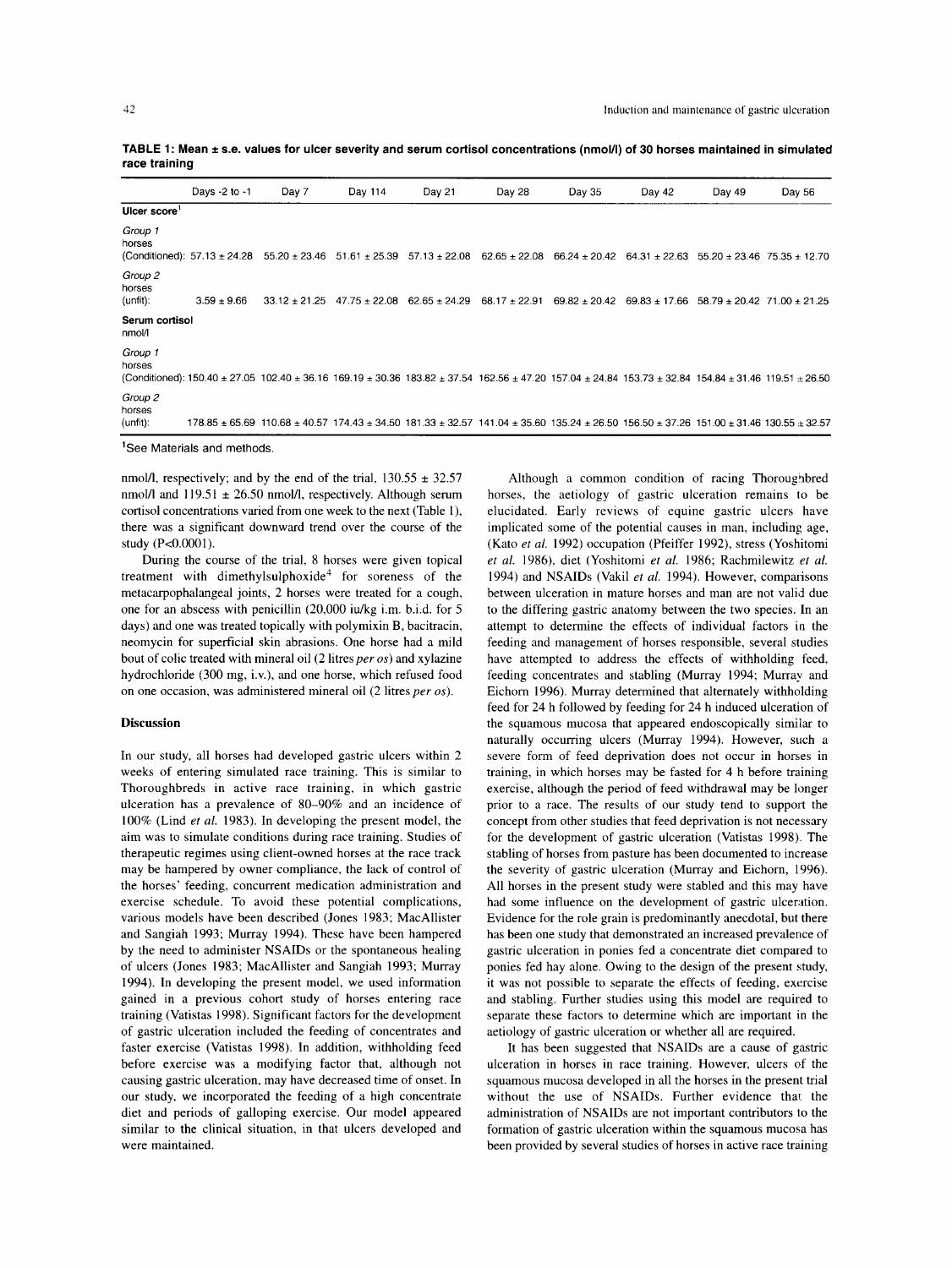(Murray *et al.* 1996; Vatistas *et al.* 1994a,b; Vatistas 1998). However, the effects of the administration of NSAIDs on the development of naturally occurring ulcers of the glandular mucosa have yet to be determined.

The stress of race training has been suggested as a cause of gastric ulceration in Thoroughbred racehorses. A potential cause of the high prevalence of ulcers in racing Thoroughbreds may be the stress of the race track in association with feeding practices of horses in training. Rodents, which share a similar gastric anatomy to horses, develop mild ulceration of the squamous mucosa following feed deprivation or stress (Hinton 1980; Ossenkopp and Mazmanian 1985; Ostensen et al. 1985a,b; Rydning and Berstad 1985; Lindell et al. 1994). When feed deprivation and stress were combined in the same animal, more severe ulceration of the squamous mucosa was induced than expected from a simple additive effect of feed deprivation and stress. In our study, we attempted to determine stress by measurement of serum cortisol. In horses, serum cortisol has been shown to have a diurnal rhythm, being highest in the morning and lowest in the evening (Bottoms *et al.* 1972; Larsson *et* al. 1979). In man, serum cortisol concentrations have been shown to be altered by physiological stress (Kaciuba-Uscilko et *al.* 1994; Ockenfels et *al.* 1995). Serum cortisol concentration has been used as a measure of stress in horses (Flisinska-Bojanowska et *al.* 1974; Lucke and Hall 1980; McCall et *al.*  1987; Alexander et *al.* 1988; Martinez *et al.* 1988; Taylor 1989; Ma1 et *al.* 1991; Covalesky et al. 1992; Furr et al. 1992; Clark et al. 1993; Irvine and Alexander 1994; Hydbring et al. 1996; Smith *et* al. 1996). Serum cortisol concentrations were increased with road transport, anaesthesia, exposure to a new environment, disease, restraint, nasogastric intubation, and abrupt weaning of foals (McCall et *al.* 1987; Taylor 1989; Covalesky et al. 1992; Fun *et al.* 1992; Clark et al. 1993; Irvine and Alexander 1994; Hydbring et *al.* 1996). Serum cortisol concentrations were not altered by isolation, different diets or shoeing (Alexander *et* al. 1988; Martinez *et* al. 1988; Stull and Rodiek 1988; Ma *et* al. 1991). The values determined in our study declined during the period of study, suggesting that horses became acclimatised to their environment. Other studies that have shown that the values of serum cortisol concentration are the same in Thoroughbreds in training and horses at pasture (Irvine and Alexander 1994). The results of our study suggest that, rather than training itself, the most stressful event may have been when horses entered their new environment. Compared to pastured animals, an increase in cortisol values and a loss of the normal diurnal rhythm has been documented in horses within 48 h of stabling (Irvine and Alexander 1994). However, as horses become acclimatised to new environments, cortisol concentrations return to baseline and the diurnal rhythm returns (Covalesky et al. 1992; Irvine and Alexander 1994).

In a number of studies, ulcers have been implicated **as** a cause of abdominal pain, poor performance and death due to gastric perforation (Murray *et* al. 1989; Murray 1992; Vatistas et *al.*  1994a,b). Increasing severity of gastric ulceration was greater in horses displaying clinical signs of recurrent, acute or chronic colic, diminished appetite and poor body condition than in a similar group of horses free from signs of abdominal discomfort (Murray et *al.* 1989). In addition, colic was attributed to the presence of gastric ulceration in 31 horses on the basis of a lack of lesions at exploratory laparotomy, and an alleviation of abdominal discomfort following anti-ulcer therapy (Murray 1992). In this study, only one horse showed signs of colic, and another had a diminished appetite. These signs resolved with minimal symptomatic treatment, and without treatment with anti-ulcer medications. The results of this and other studies suggest that colic may be an uncommon sequelae to gasttic ulceration (Vatistas *et* al. 1994b; Vatistas 1998). Other studies have suggested that signs of gastric ulceration are associated with performance, appetite and body condition (Murray et *al.* 1989; Vatistas *et* al. 1994b). Other studies, in which sensitive measures of body condition, appetite, performance and abdominal pain are taken, are required to determine the effects of gastric ulceration on the horses' health.

#### **Manufacturers' addresses**

- 'Texas Farm Products Co., Nacogdoches, Texas, USA.
- $^{2}_{2}$ Burns Veterinary Supply, Rockville Center, New York, USA.

3Pentax Precision Instruments, Precision Medical Instruments, Chandler, North Carolina, USA.

4SFB, Wichita, Kansas, USA.

#### **References**

- Acland, H.M., Gunson, D.E. and Gillette, D.M. (1983) Ulcerative duodenitis in foals. *Vet. Path.* 20, 653-661.
- Alexander, S.L., Irvine, C.H.G., Livesey, J.H. and Donald, R.A. (1988) Effect of isolation stress on concentrations of arginine vasopressin, alpha-melanocytestimulating hormone and ACTH in the pituitary venous effluent of the normal horse. *J. Endocrinol.* 116, 325-334.
- Becht, J.L. and Byars, T.D. (1986) Gastroduodenal ulceration in foals. *Equine vef. J.* **18,** 307-312.
- Bottoms, G.D., Roesel, O.F., Rausch, F.D. and Akins, E.L. (1972) Circadian variation in plasma cortisol and corticosterone in pigs and mares. *Am. J. vet. Res.* 33, 785-790..
- Clark, D.K., Friend, T.H. and Dellmeier, G. (1993) The effect of orientation during trailer transport on heart rate, cortisol and balance in horses. *Appl. anim. Behav. Sci.* 38. 179-189.
- Covalesky, M.E., Russoniello, C.R. and Malinowski, K. (1992) Effects of showjumping performance stress on plasma cortisol and lactate concentrations and heart rate and behavior in horses. *J. equine vet. Sci.* 12, 244-251.
- Flisinska-Bojanowska, A,, Skwarlo, K., Lukaszewska, **I.,** Bobilewicz. D., Wilk, M. and Gill, J. (1974) Diurnal variations of serum cortisol and PBI in the Thoroughbred horse and effect of physical effort on plasma cortisol concentration. *Bull. Acad. Polon. Sci. Serie des Sciences Biologiques* 22, 719-724.
- Furr, M.O. and Murray, M.J. (1989) Treatment of gastric ulcers in horses with histamine type 2 receptor antagonists. *Equine vet.* J., *Suppl. 7,* 77-79.
- Furr, M.O.. Murray, M.J. and Ferguson. D.C. (1992) The effects of stress on gastric ulceration, T3, T4, reverse T3 and cortisol in neonatal foals. *Equine vet. J. 24,*  37-40.
- Hinton, M. (1980) Gastric ulceration in the rabbit. *J. comp. Path.* **90,** 475-481.
- Hydbring, E., Nyman, S. and Dahlborn, K. (1996) Changes in plasma cortisol, plasma beta-endorphin, heart rate, haematocrit and plasma protein concentration in horses during restraint and use of naso-gastric tube. *Pferdeheilkunde* 12, 423-427.
- Irvine, C.H.G. and Alexander, S.L. (1994) Factors affecting the circadian rhythm in plasma cortisol concentrations in the horse. *Dom. anim. Endocrinol.* 11, 227-238.
- Jones, W.E. (1983) Gastrointestinal ulcers [foal] *Equine vef. Data* 4, 305, 308..
- Kaciuba-Uscilko, H., Porta, S., Nazar, K., Tonderska, M., Titow-Stupnicka, E., Ziemba, A.W. and Chwalbinska-Moneta, J. (1994) Effect of mild psychological stress on physiological responses to exercise in men. *J. Physiol. Pharmacol.* 45,429-439.
- Kato. I., Nomura, A.M., Stemmermann, G.N. and Chyou, P.H. (1992) A prospective study of gastric and duodenal ulcer and its relation to smoking. alcohol, and diet. *Am. J. Epidemiol.* 135,521-530.
- Kumaran, D. and Bhuvanakumar, C.K. (1994) Gastro duodenal ulceration in foals - a discussion. *Cenfaur Mylapore* 10, 83-86.
- Larsson, M., Edqvist, L. E., Ekman, L. and Persson, **S.** (1979) Plasma cortisol in the horse, diurnal rhythm and effects of exogenous ACTH. *Acfa vet. Scund.* 20. 16-24.
- Lind, T., Cederberg, C., Ekenved, G., Haglund, **U.** and Olbe, L. (1983) Effect of omeprazole-a gastric proton pump inhibitor-on pentagastrin stimulated acid